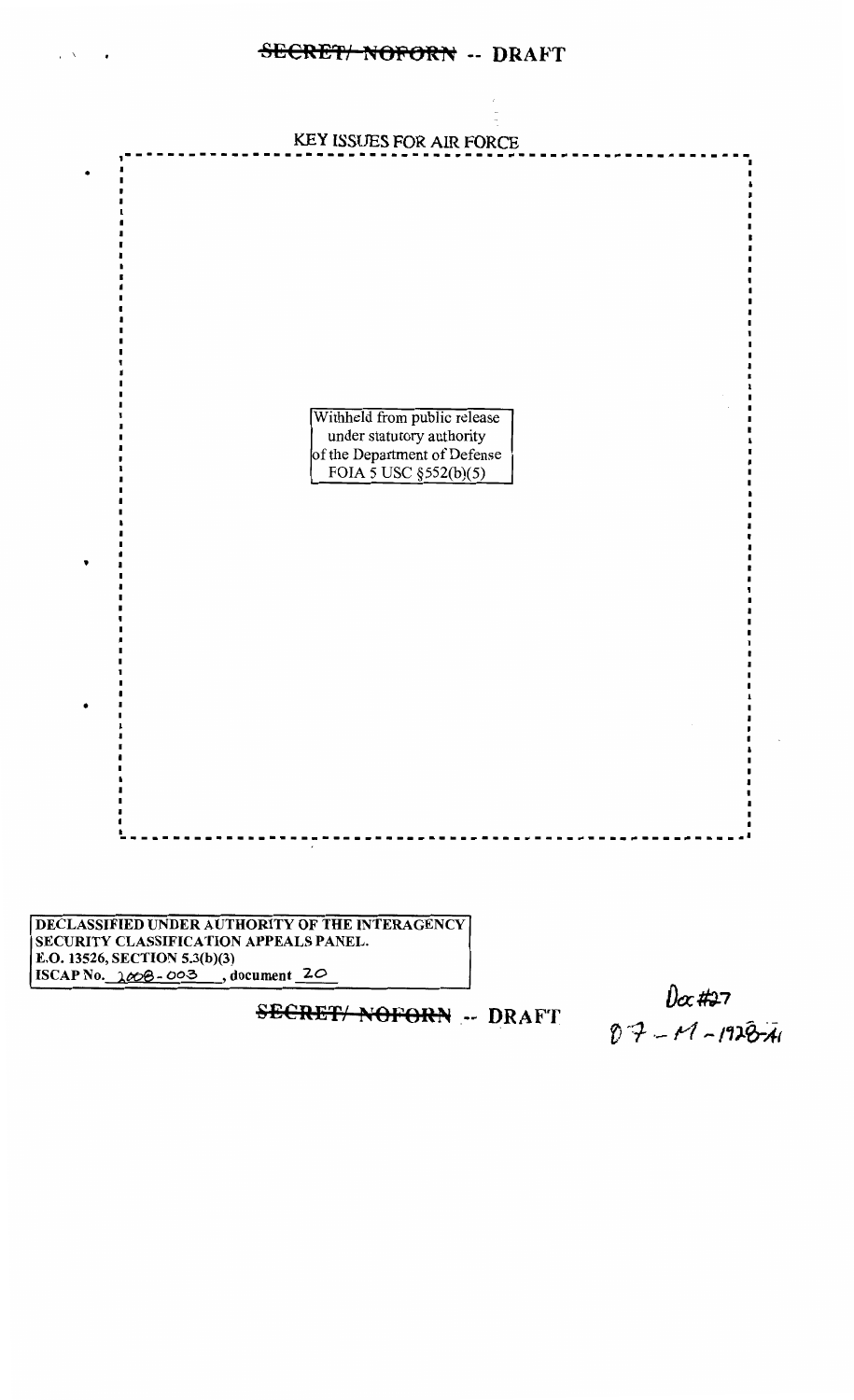Withheld from public release<br>
under statutory authority<br>
of the Department of Defense<br>
FOIA 5 USC §552(b)(5)

.---------------------------------------------------------------------

••

I

# **SEeRET**

----------------------------------------------------------------------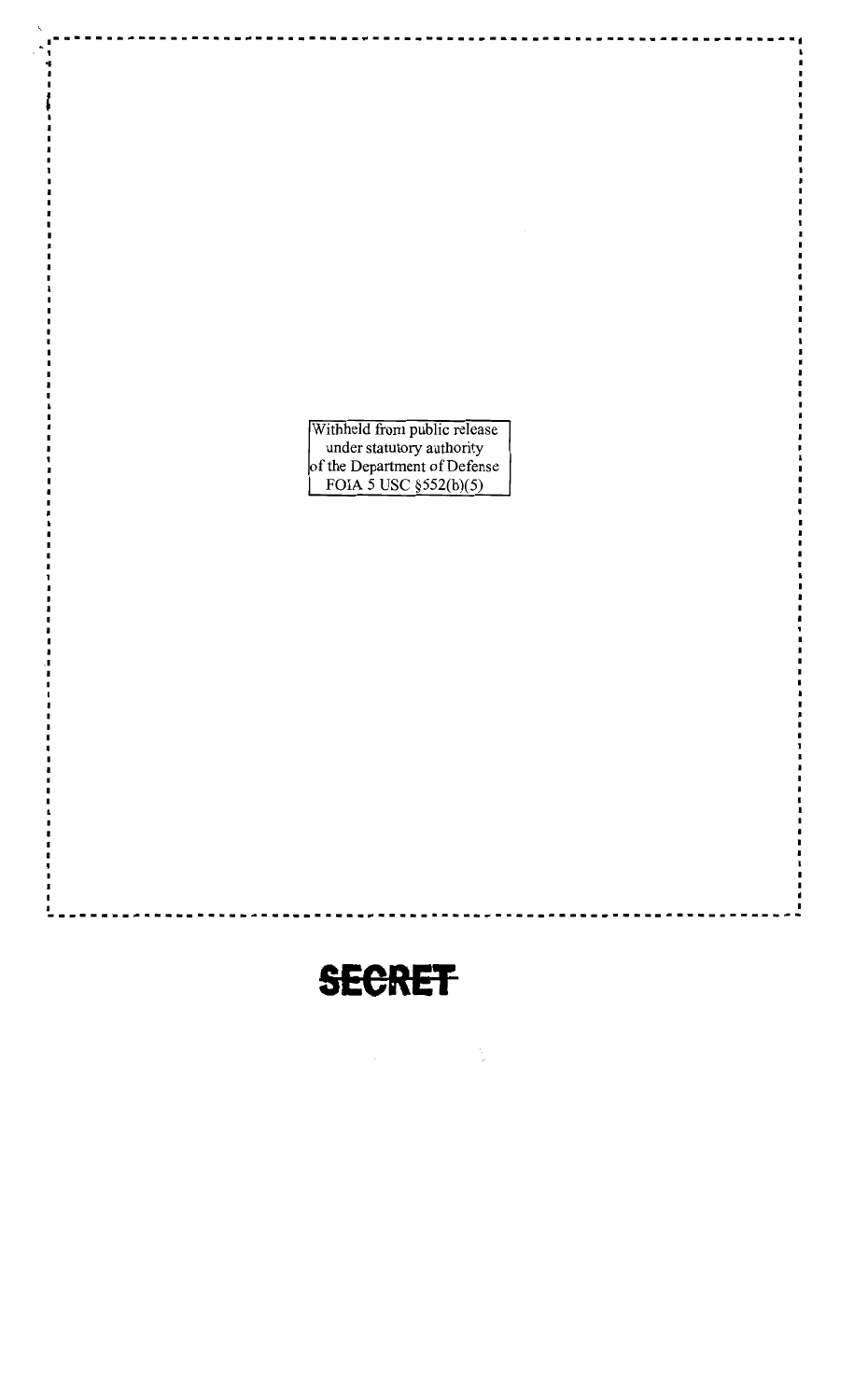Withheld from public release<br>under statutory authority<br>of the Department of Defense<br>FOIA 5 USC §552(b)(5)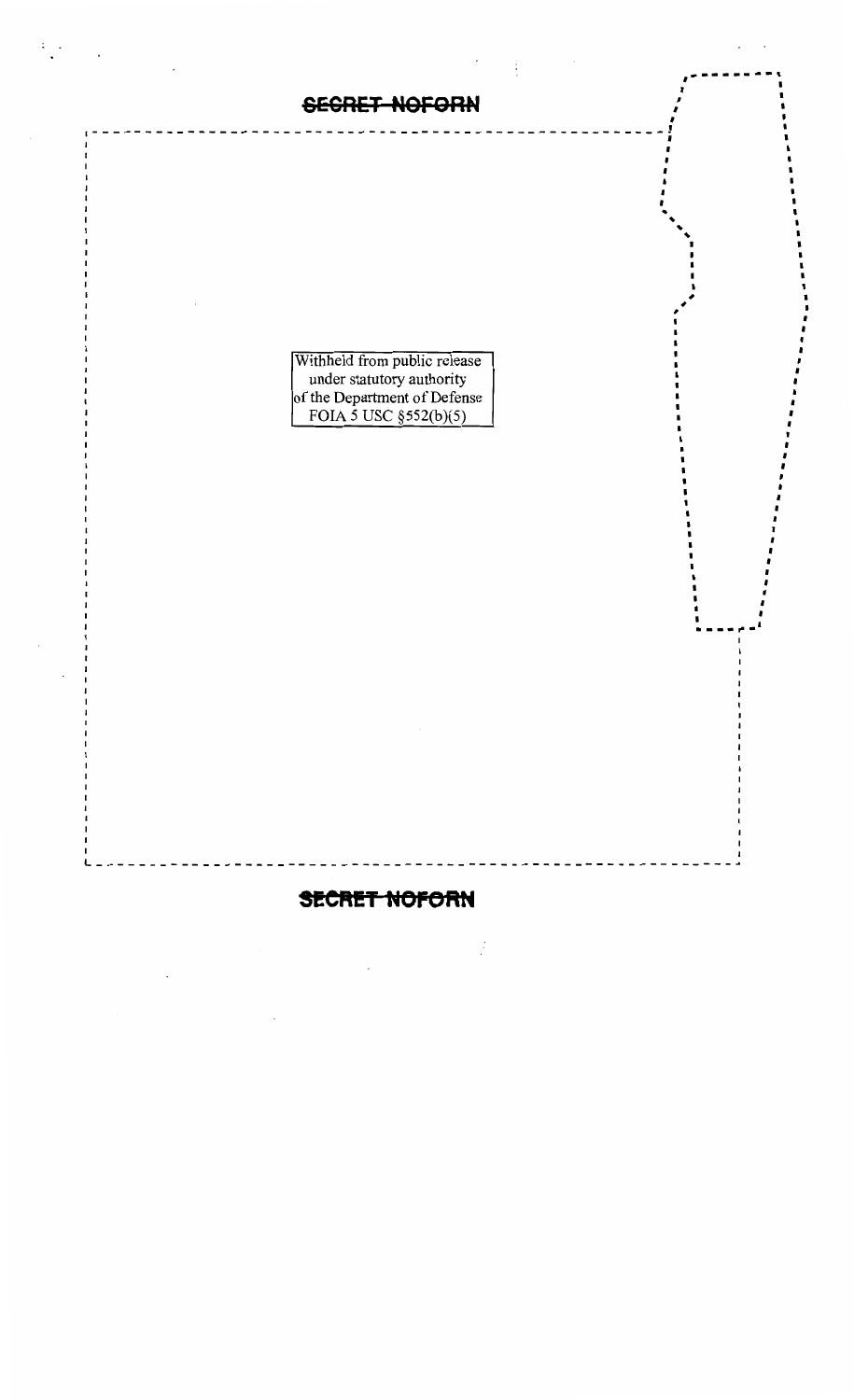$\cdot$   $\cdot$ 

Withheld from public release<br>
under statutory authority<br>
of the Department of Defense<br>
FOIA 5 USC §552(b)(5)

#### **SEGRET NOFORN**

-----------------------------------------------------------------

I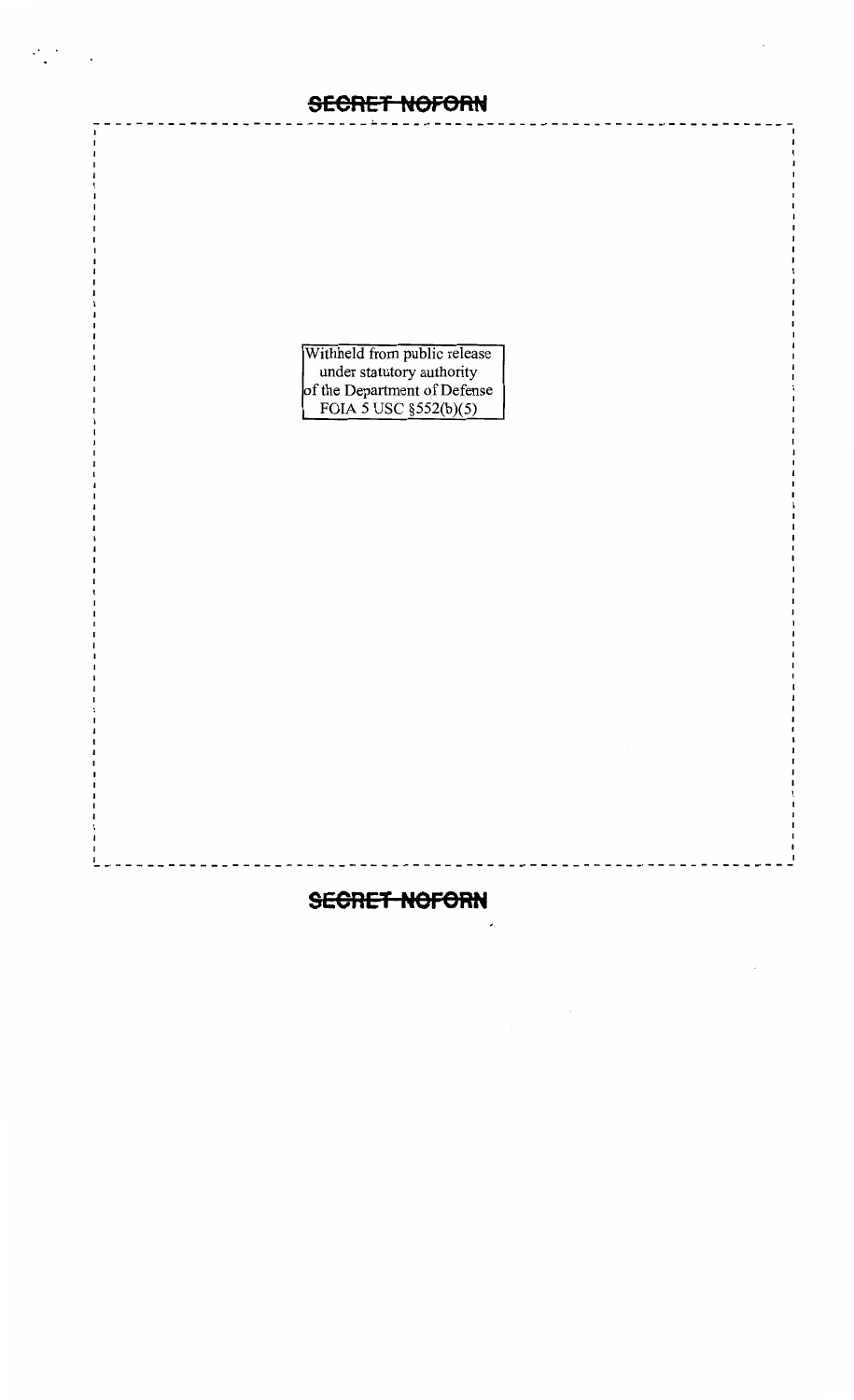Withheld from public release<br>
under statutory authority<br>
of the Department of Defense<br>
FOIA 5 USC §552(b)(5)

#### **SECRET NOFORN**

-------------------------------------------------------------------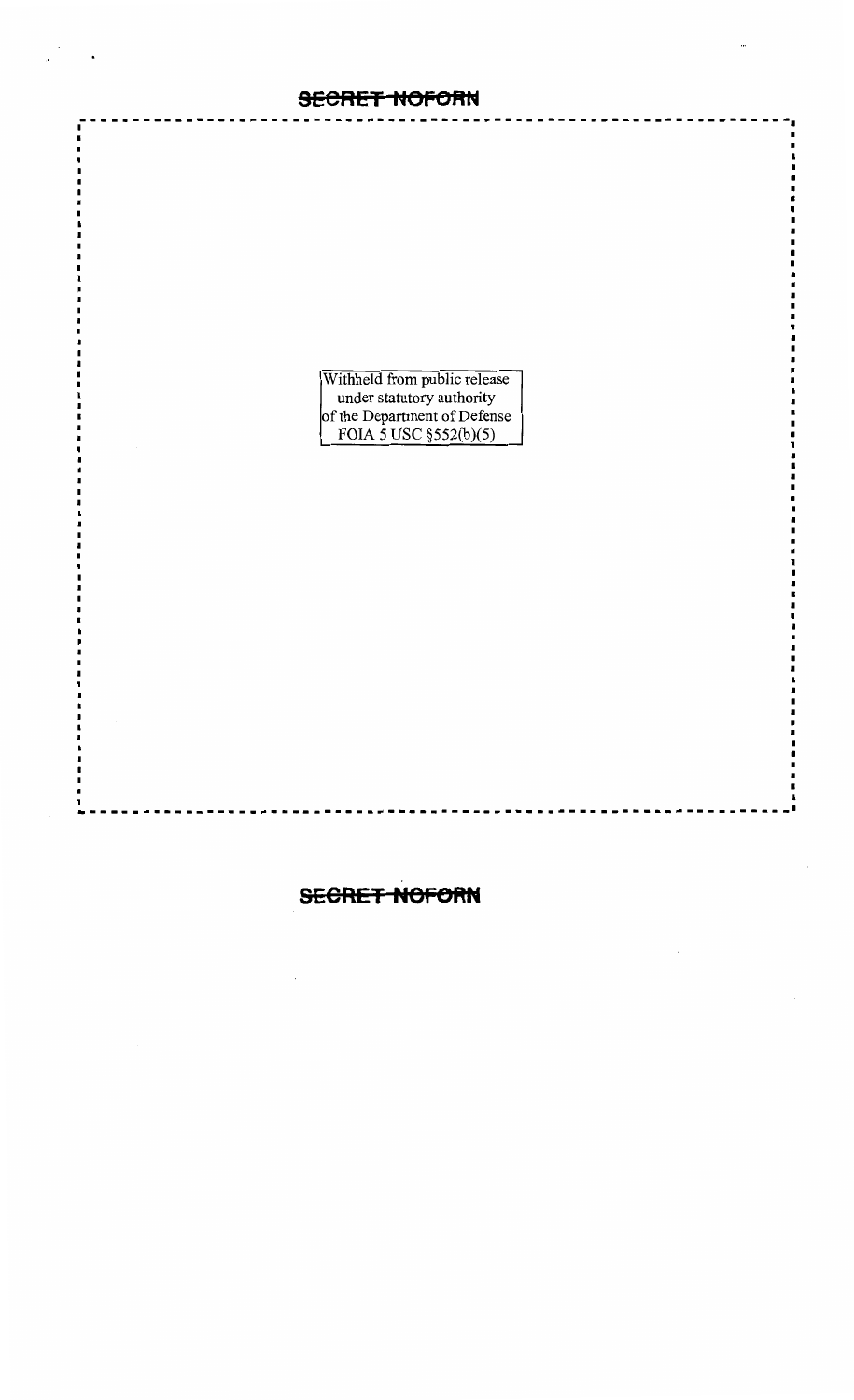

 $\cdot$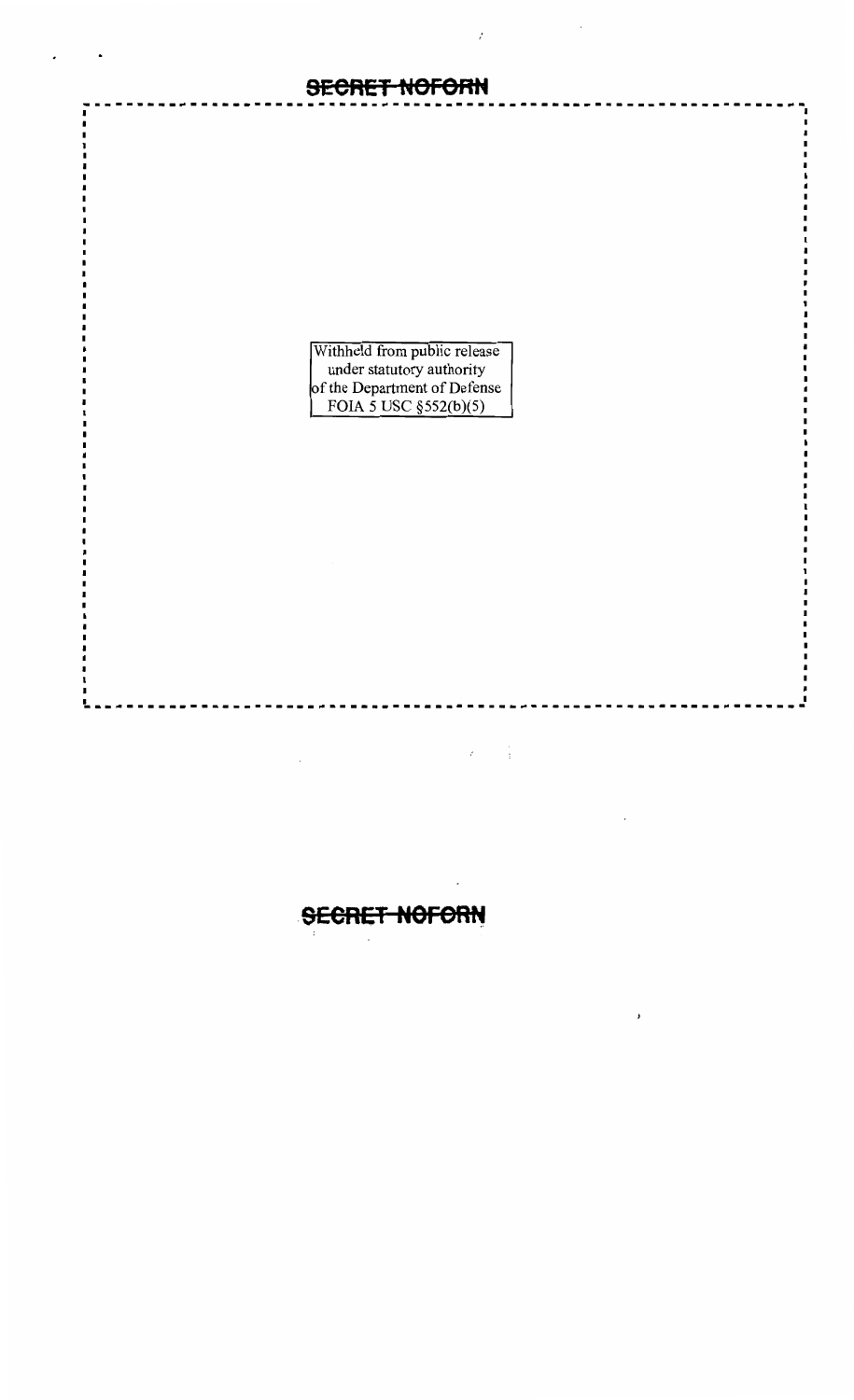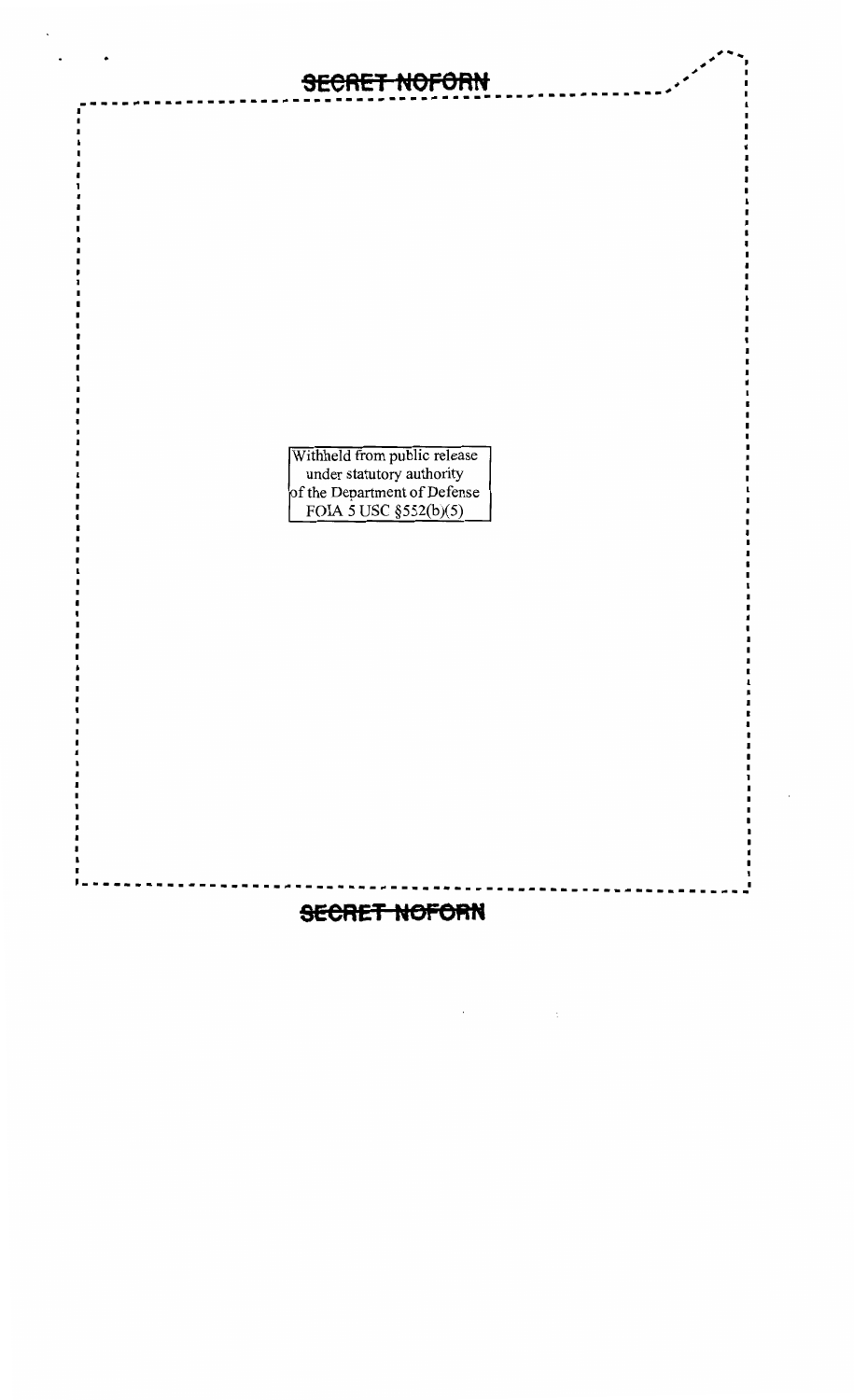

•